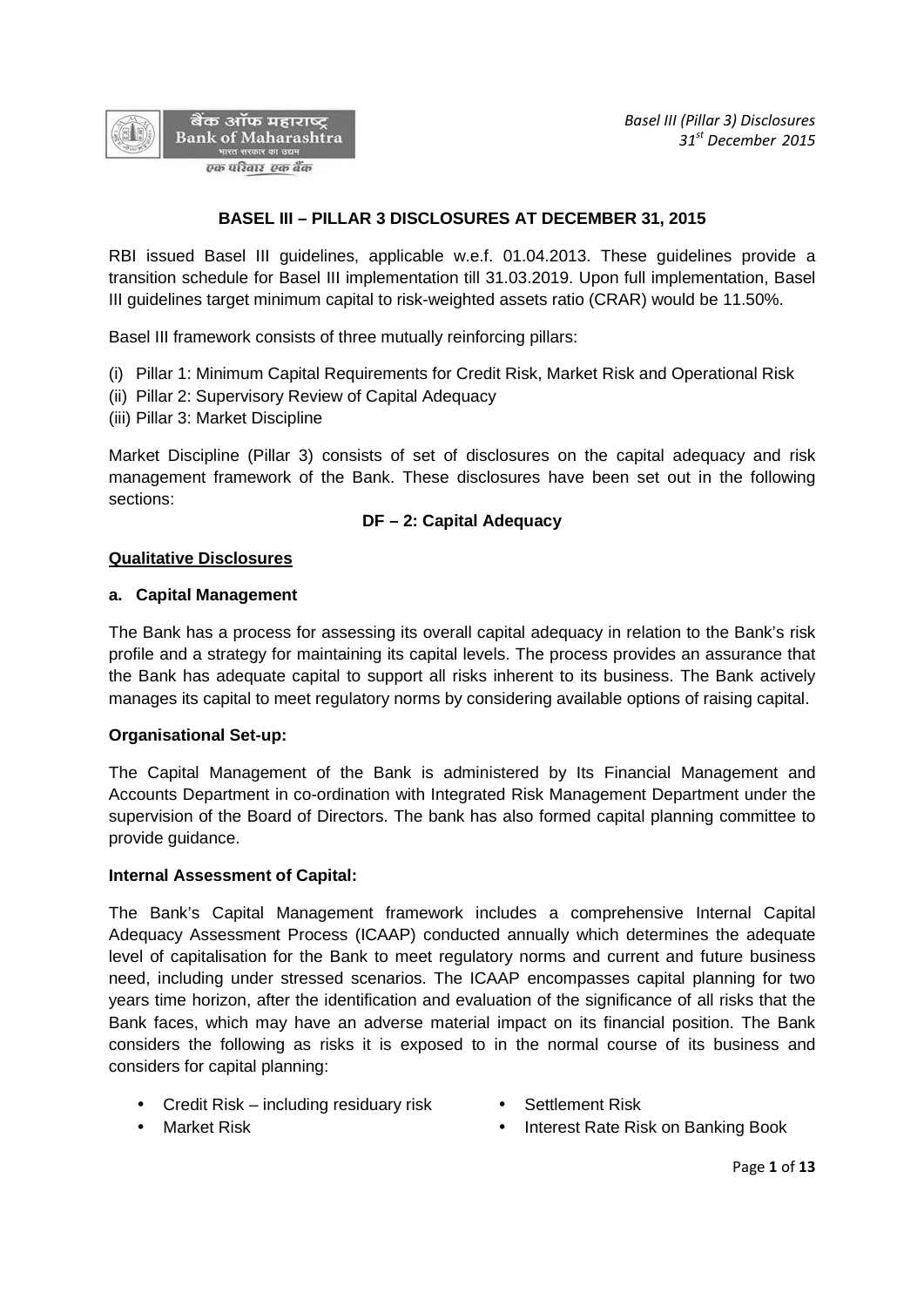

- Operational Risk **Constanting Constanting Constanting Constanting Constanting Constanting Constanting Constanting Constanting Constanting Constanting Constanting Constanting Constanting Constanting Constanting Constantin**
- Credit Concentration Risk Strategic Risk
- 
- Country Risk **Countries In the Country Risk Countries In the Countries Countries Countries Countries Countries Countries Countries Countries Countries Countries Countries Countries Countries Countries Countries Countri**
- 
- 
- 
- Liquidity Risk Pension Obligation Risk
	-
- Compliance Risk **Compliance Risk Compliance Risk of University** Property Risk of underestimation of Credit Risk under the Standardized approach

*Basel III (Pillar 3) Disclosures*

*31st December 2015*

The Bank periodically assesses and refines its stress tests in an effort to ensure that the stress scenarios capture material risks as well as reflect possible extreme market moves that could arise as a result of business environment conditions. The stress tests are used in conjunction with the Bank's business plans for the purpose of capital planning.

## **Monitoring and Reporting:**

The Board of Directors of the Bank monitors the capital adequacy levels of the Bank. On a quarterly basis an analysis of the capital adequacy position and the risk weighted assets and an assessment of the various aspects of Basel III on capital and risk management as stipulated by RBI, are undertaken by the Board.

### **Quantitative Disclosures**

## b. **Capital Requirement**

The Bank's capital requirements have been computed using the Standardized Approach for Credit Risk, Standardized Duration Method for Market Risk and Basic Indicator Approach for Operational Risk. The minimum capital required to be held at 9.00% for credit, market and operational risks is given below:

(Amount in Rs million)

| Sr.<br>No. | <b>Particulars</b>                                                          | <b>Amount</b> | <b>Amount</b> |
|------------|-----------------------------------------------------------------------------|---------------|---------------|
| (A)        | <b>Capital Required for Credit Risk</b>                                     |               |               |
| (i)        | to Standardised<br>Portfolios subject<br>Approach @9%                       | 77071.85      |               |
| (ii)       | For Securitisation Exposure                                                 | 0.00          |               |
|            | Total capital charge for credit risks<br>under standardized approach (i+ii) |               | 77071.85      |
|            |                                                                             |               |               |
| (B)        | <b>Market Risk</b>                                                          |               |               |
| (i)        | Interest Rate Risk                                                          | 3187.76       |               |
| (ii)       | Foreign Exchange Risk (including Gold)                                      | 45.00         |               |
| (iii)      | <b>Equity Risk</b>                                                          | 654.86        |               |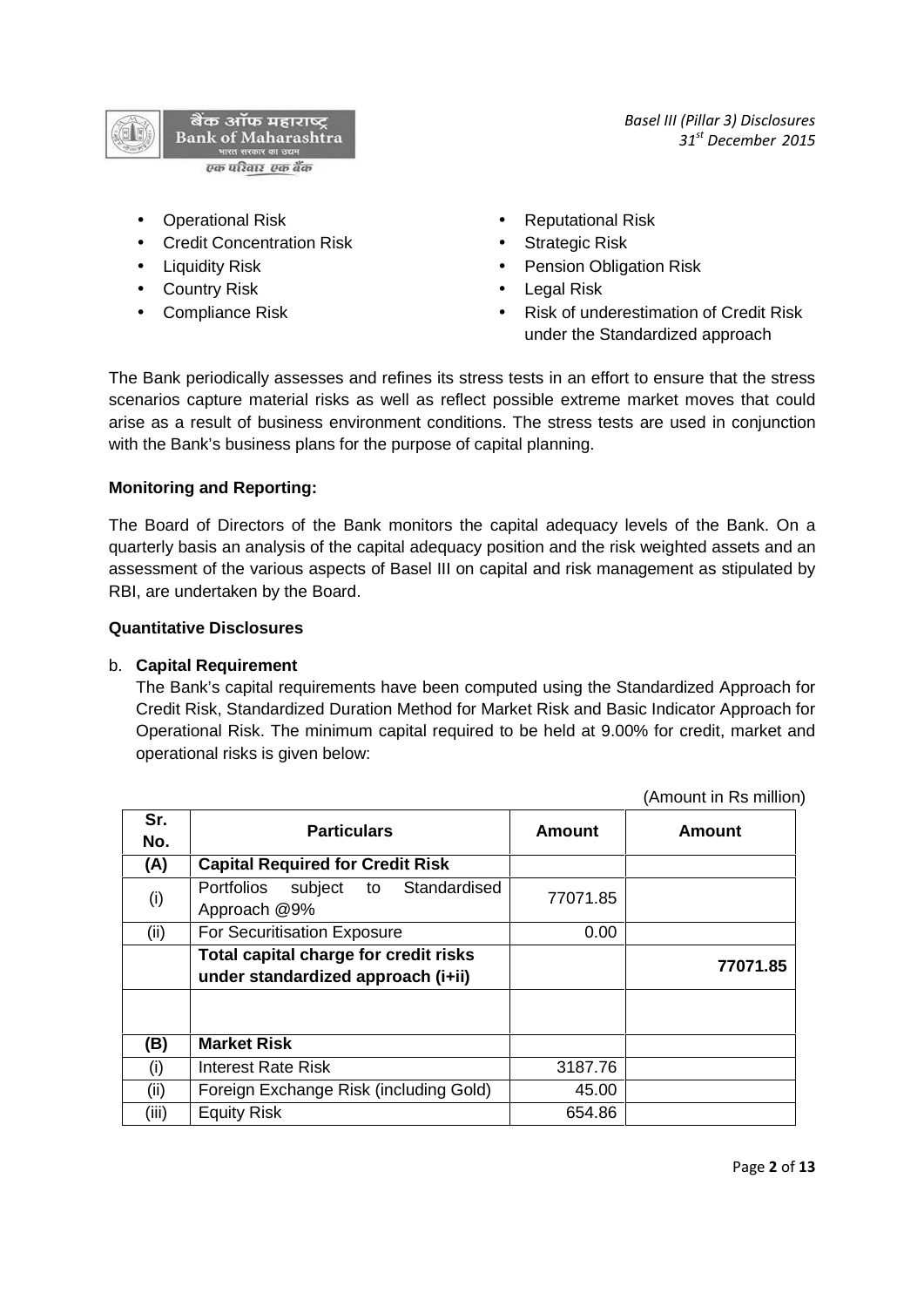

बैंक ऑफ महाराष्ट् Bank of Maharashtra ारत सरकार का उद्यम

एक परिवार एक बैंक

| Sr.<br>No. | <b>Particulars</b>                                                                          | Amount | Amount                            |
|------------|---------------------------------------------------------------------------------------------|--------|-----------------------------------|
|            | Total capital charge for market risks<br>under standardized duration<br>approach (i+ii+iii) |        | 3887.62                           |
| (C)        | <b>Capital Charge for Operational Risk</b>                                                  |        |                                   |
|            | <b>Under Basic Indicator Approach</b>                                                       |        | 6720.90                           |
|            | <b>Under The Standardized Approach</b><br>(Parallel run)                                    |        | 6558.20                           |
| (D)        | <b>Capital Ratios</b>                                                                       |        | <b>Standalone</b><br>$($ ln % $)$ |
|            | <b>Common Equity Tier 1 Capital Ratio</b>                                                   |        | 7.46                              |
|            | <b>Tier 1 Capital Ratio</b>                                                                 |        | 8.66                              |
|            | <b>Total Capital Ratio( CRAR)</b>                                                           |        | 11.50                             |

# **Table DF-3: Credit Risk - General Disclosures**

# **Qualitative Disclosures**

Credit Risk is defined as the possibility of losses associated with diminution in the credit quality of borrowers or counterparties. In a bank's portfolio, losses stem from outright default due to inability or unwillingness of a customer or counterparty to meet commitments in relation to lending, trading, settlement and other financial transactions.

## **Organizational Structure for Credit Risk Management**

The Bank has comprehensive credit risk management architecture. The Board of Directors of the Bank endorses its Credit Risk strategy and approves the credit risk policies. The Board has formed committees to oversee the risk management processes, procedures and systems in the Bank. Risk Management Committee (RMC) is responsible for devising policy and strategy for credit risk management. For this purpose, committee co-ordinates with Credit Risk Management Committee (CRMC) of the Bank. CRMC is responsible for overseeing implementation of credit risk management framework across the Bank and providing recommendations to the RMC.

## **Policy & Strategy**

The Bank has been following a conservative risk philosophy. The important aspects of the risk philosophy are embodied in various policies, circulars, guidelines etc. The business objectives and the strategy of the Bank are decided taking into account the profit considerations, the level of various risks faced, level of capital, market scenario and competition. The Bank is conscious of its asset quality and earnings and judiciously matches profit maximization with risk control.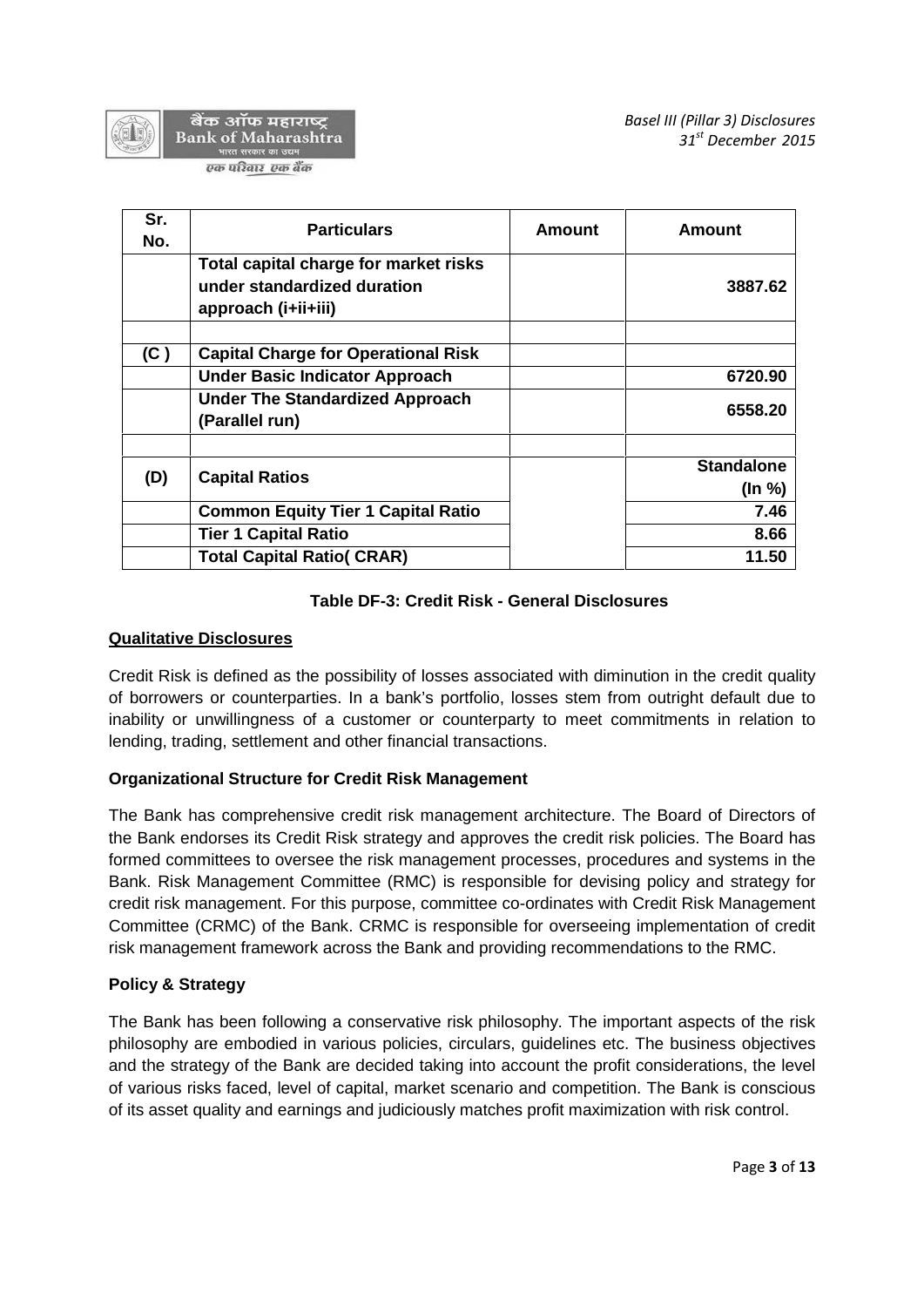



The Bank has put in place the following policies approved by the Board.

- i) Lending & Loan Review Policy
- ii) Credit Risk Management Policy
- iii) Credit Risk Mitigation Techniques & Collateral Management
- iv) Investment Management Policy

The Lending & Loan Review Policy, Credit Risk Management Policy documents define organizational structure, role and responsibilities and, the processes and tools whereby the credit risks carried by the Bank can be identified, quantified and managed within the framework that the Bank considers consistent with its mandate and risk appetite. The policies prescribe various prudential and exposure limits, collateral standards, financial benchmarks for the purpose of credit risk management. The policy on Credit Risk Mitigation Techniques & Collateral Management lays down the details of eligible collaterals for credit risk mitigation under Basel III framework. The Investment Management Policy forms an integral part of credit risk in the Bank.

#### **Systems / Process / tools for Credit Risk Management**

**Credit Appraisal standards:** The Bank has in place proactive credit risk management practices like consistent standard for the credit origination, maintenance and documentation for all credit exposures including off balance sheet items. Systems of periodic reviews, periodic inspections and collateral management systems are in place.

**Exposure Limits:** Credit risk limits including single / group borrower limits, substantial exposure limits, exposure limits in respect of sectors / industries are in place. The exposure vis-à-vis the limits are monitored.

**Credit Approval Committees:** Credit Approval committees have been constituted at various levels covering very large branches / Zonal offices / Head Office for considering fresh / existing proposals with or without enhancement. Bank has also setup centralized processing cells for considering credit proposals above specified limits.

**Sanctioning Powers:** The Bank follows a well-defined multi-layered discretionary power structure for sanctioning of loans. In respect of high value loans, committee approach is adopted.

**Credit Risk Rating and Appraisal Process:** The Bank manages its credit risk through continuous measuring and monitoring of risks at each obligor (borrower) and portfolio level. The Bank has in place an internal credit risk rating framework and well established standardized credit appraisal / approval processes. Credit risk rating enables the Bank to accurately assess the risk in a credit proposition and take a decision to accept or reject the proposal based on the risk appetite of the Bank. It also enables risk pricing of credit facilities for risk return trade off.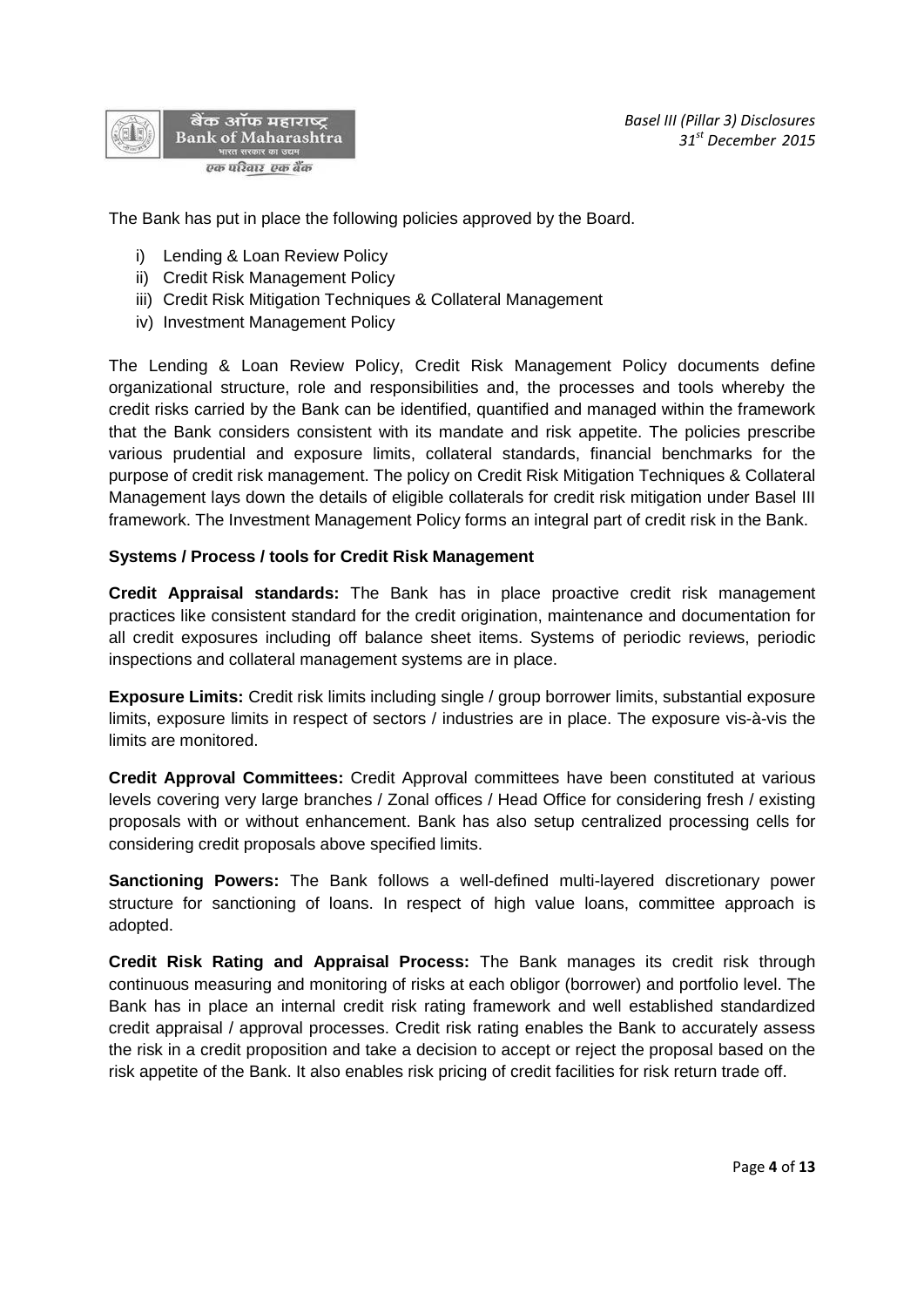

As a measure of robust credit risk management practices, the Bank has in place a framework for approval of credit risk ratings. Rating for every borrower is reviewed at least once in a year. Credit risk rating, as a concept, has been well internalized in the Bank.

**Loan review Mechanism:** The objectives of the Loan Review Mechanism are:

- i) To ensure that credit decisions by various authorities are in conformity with the Bank's Lending Policy and delegated lending powers.
- ii) To ensure that stipulated terms & conditions of sanction are complied with and various post sanction follow up, monitoring and supervision measures prescribed by the Bank are adhered to.
- iii) To ensure that all credit facilities are reviewed / renewed well in time so as to revise the risk perception and take necessary corrective action if necessary, immediately.
- iv) To aim at achieving maintenance of standard assets quality and up gradation in non performing assets (NPAs) so as to have a favourable impact on profitability of the Bank through prevention / reduction / up gradation of NPAs.
- v) To assess the health of credit portfolio of the Bank and to apprise the Top Management about the same from time to time.

Checks and balances viz. separation of credit risk management from credit sanctions, system of assigning credit risk rating, validation of ratings, mechanism to price credit facilities depending on risk rating of customer, credit audit etc. are in place. Minimum entry level rating benchmarks are stipulated. A suitable mechanism is in place to monitor aggregate exposure on other banks and country exposures. A diversified credit portfolio is maintained and a system to conduct regular analysis of portfolio so as to ensure ongoing control of credit concentration is in place.

## **Loans past due and Impaired:**

The regulatory guidelines are adhered to in respect of income recognition, asset classification and provisioning, the Bank considers following categories of loans and advances as Non performing Assets, wherein:

- **Interest and/or installment of principal remain overdue for a period of more than 90 days** in respect of a Term Loan
- The account remains 'out of order' in respect of an Overdraft/Cash Credit (OD/CC)
- The bill remains overdue for a period of more than 90 days in the case of Bills Purchased and Discounted
- In case of agricultural advances, interest and/or installment of principal remains overdue for 2 crop seasons (in respect of short duration crops) & 1 crop season (in respect of long duration crops).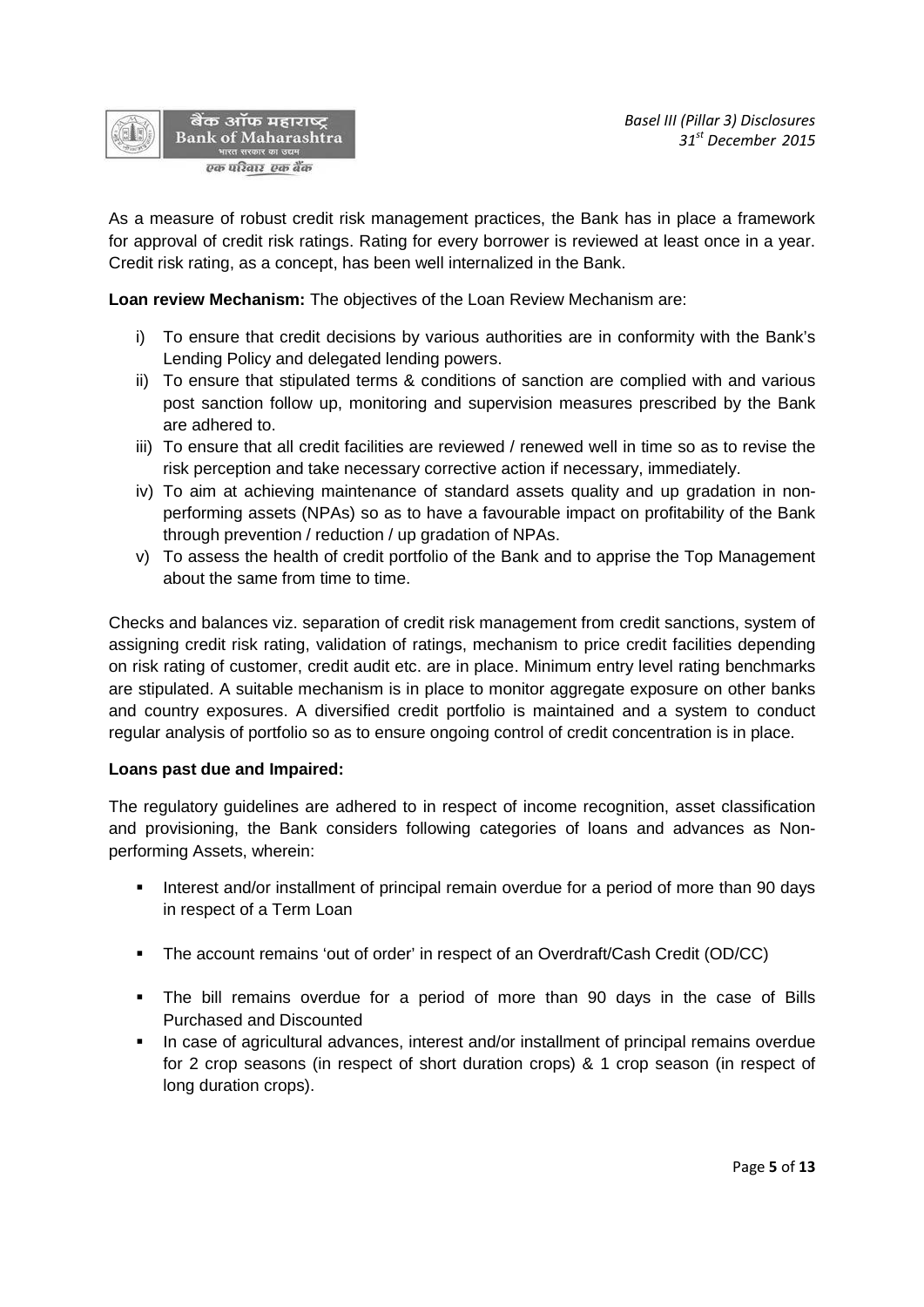

 Any amount receivable that remains overdue for a period of more than 90 days in respect of other accounts.

**'Out of Order' status:** An account is treated as **'out of order'** if the outstanding balance remains continuously in excess of the sanctioned limit/drawing power. In cases where the outstanding balance in the principal operating account is less than the sanctioned limit/drawing power, but there are no credits continuously for 90 days as on the date of Balance Sheet or credits are not enough to cover the interest debited during the same period, these accounts are also treated as **'out of order'**.

**Overdue:** Any amount due to the bank under any credit facility is 'overdue' if it is not paid on the due date fixed by the bank.

#### **Quantitative Disclosures**

#### **1. The Total Gross Credit exposure:**

|                        | (Amount in Rs million) |  |  |
|------------------------|------------------------|--|--|
| 31.12.2015<br>Category |                        |  |  |
| Fund Based             | 1227257.40             |  |  |
| Non-Fund Based         | 199655.60              |  |  |

#### **2. The Geographic Distribution of credit exposure is:**

| (Amount in Rs million) |                 |                 |  |  |
|------------------------|-----------------|-----------------|--|--|
|                        | 31.12.2015      |                 |  |  |
| Category               | <b>Overseas</b> | <b>Domestic</b> |  |  |
| Fund Based             | ΝIΙ             | 1227257.40      |  |  |
| Non-Fund Based         | ΝIΙ             | 199655.60       |  |  |

#### **3. Industry-wide Distribution:**

|         |                                             |          |                        | (Amount in Rs million) |                          |  |
|---------|---------------------------------------------|----------|------------------------|------------------------|--------------------------|--|
| Sr. No. | <b>Industry</b>                             |          | <b>Funded Exposure</b> |                        | <b>Non-Fund Exposure</b> |  |
| 2.1     | <b>Mining and Quarrying (incl.</b><br>Coal) |          | 20961.00               |                        | 5939.30                  |  |
| 2.2     | <b>Food Processing</b>                      |          | 14431.20               |                        | 304.90                   |  |
| 2.2.1   | Sugar                                       | 8128.80  |                        | 0.50                   |                          |  |
| 2.2.2   | Edible Oil and Vanaspati                    | 708.40   |                        | 0.00                   |                          |  |
| 2.2.3   | Tea                                         | 17.20    |                        | 1.10                   |                          |  |
| 2.2.4   | <b>Others</b>                               | 5576.80  |                        | 303.30                 |                          |  |
| 2.3     | <b>Beverage and Tobacco</b>                 |          | 1219.20                |                        | 15.20                    |  |
| 2.4     | <b>Textiles</b>                             |          | 28864.50               |                        | 6165.90                  |  |
| 2.4.1   | <b>Cotton Textiles</b>                      | 9760.80  |                        | 859.60                 |                          |  |
| 2.4.2   | <b>Jute Textiles</b>                        | 185.30   |                        | 88.50                  |                          |  |
| 2.4.3   | <b>Man-Made Textiles</b>                    | 21.50    |                        | 6.90                   |                          |  |
| 2.4.4   | <b>Other Textiles</b>                       | 18896.90 |                        | 5210.90                |                          |  |
| 2.5     | <b>Leather and Leather Products</b>         |          | 565.00                 |                        | 40.70                    |  |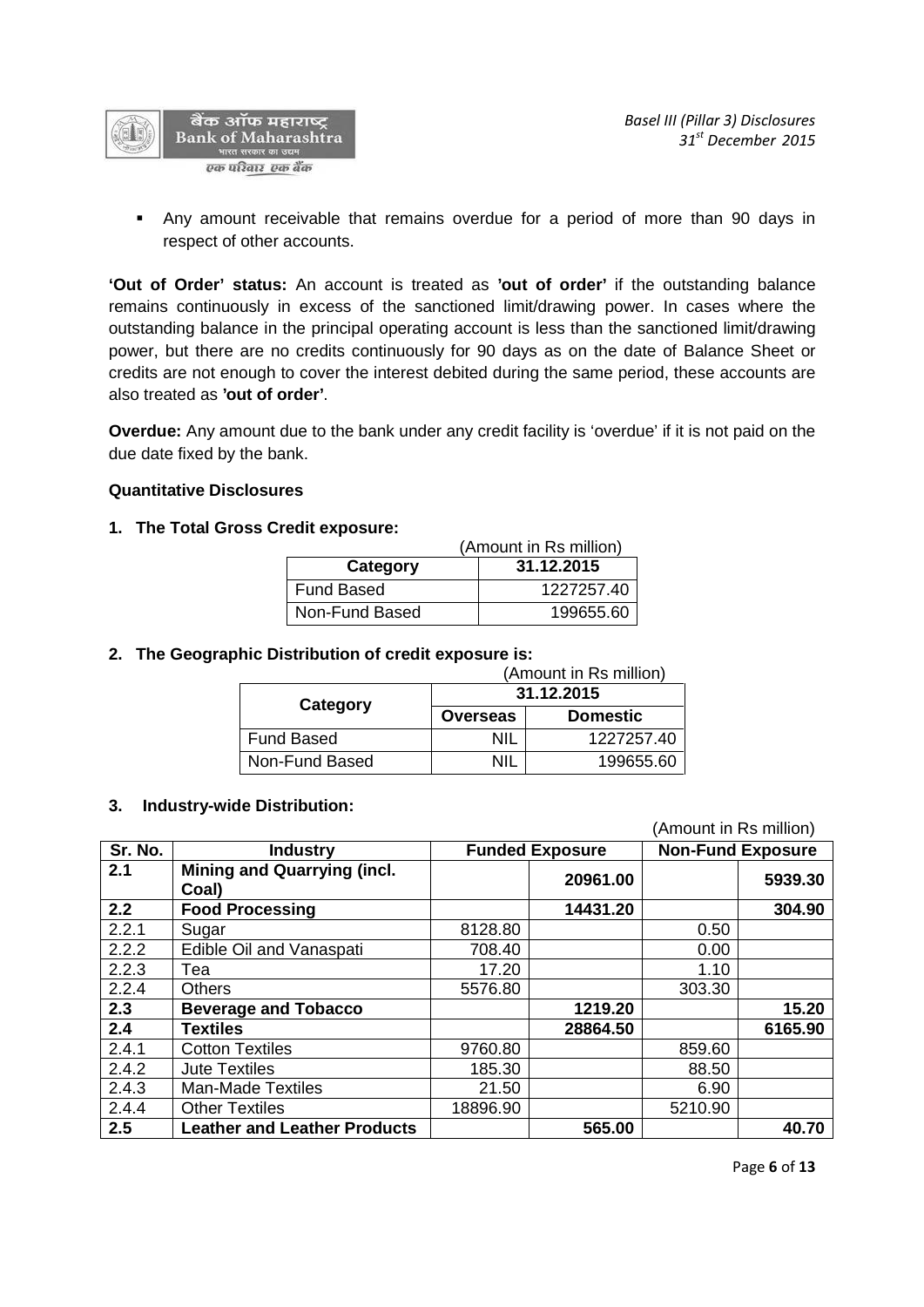

वैंक ऑफ महाराष्ट्र<br>Bank of Maharashtra<br>एक परिवार एक बैंक

| Sr. No.          | <b>Industry</b>                                                    |          | <b>Funded Exposure</b> |          | <b>Non-Fund Exposure</b> |
|------------------|--------------------------------------------------------------------|----------|------------------------|----------|--------------------------|
| $\overline{2.6}$ | <b>Wood and Wood Products</b>                                      |          | 1345.60                |          | 267.00                   |
| $\overline{2.7}$ | <b>Paper and Paper Products</b>                                    |          | 4544.50                |          | 768.00                   |
| 2.8              | <b>Petroleum, Coal Products and</b><br>Nuclear Fuels of which:     |          | 24669.30               |          | 1027.00                  |
| 2.8.1            | Petroleum                                                          | 23332.20 |                        | 21.00    |                          |
| 2.9              | <b>Chemicals and Chemical</b><br><b>Products</b>                   |          | 23504.70               |          | 2988.00                  |
| 2.9.1            | Fertiliser                                                         | 2788.30  |                        | 752.60   |                          |
| 2.9.2            | Drugs & Pharmaceuticals                                            | 13476.60 |                        | 995.00   |                          |
| 2.9.3            | <b>Petro Chemicals</b>                                             | 5888.20  |                        | 1003.20  |                          |
| 2.9.4            | <b>Others</b>                                                      | 1351.60  |                        | 237.20   |                          |
| 2.10             | Rubber, Plastic & their<br><b>Products</b>                         |          | 4795.10                |          | 1426.40                  |
| 2.11             | <b>Glass &amp; Glassware</b>                                       |          | 1385.20                |          | 145.40                   |
| 2.12             | <b>Cement &amp; Cement Products</b>                                |          | 12648.40               |          | 370.90                   |
| 2.13             | <b>Basic Metal &amp; Metal Product</b>                             |          | 73248.10               |          | 13956.90                 |
| 2.13.1           | Iron & Steel                                                       | 34985.60 |                        | 5178.50  |                          |
| 2.13.2           | Other Metal & Metal<br>Product                                     | 38262.50 |                        | 8778.40  |                          |
| 2.14             | <b>All Engineering</b>                                             |          | 43275.30               |          | 26333.50                 |
| 2.14.1           | Electronics                                                        | 9197.70  |                        | 4936.50  |                          |
| 2.14.2           | <b>Others</b>                                                      | 34077.60 |                        | 21397.00 |                          |
| 2.15             | <b>Vehicles, Vehicle Parts &amp;</b><br><b>Transport Equipment</b> |          | 20852.90               |          | 895.10                   |
| 2.16             | <b>Gems &amp; Jewellery</b>                                        |          | 6673.90                |          | 734.40                   |
| 2.17             | <b>Construction (other than</b><br>Infrastructure)                 |          | 55.00                  |          | 0.70                     |
| 2.18             | <b>Infrastructure</b>                                              |          | 147209.20              |          | 25272.40                 |
| 2.18.1           | Power                                                              | 94851.50 |                        | 10034.80 |                          |
| 2.18.2           | Telecommunication                                                  | 4912.70  |                        | 73.00    |                          |
| 2.18.3           | Roads                                                              | 28150.10 |                        | 9552.00  |                          |
| 2.18.4           | Airports                                                           | 3053.00  |                        | 0.00     |                          |
| 2.18.5           | Ports                                                              | 4763.90  |                        | 0.00     |                          |
| 2.18.6           | Railways (other than<br>Indian Railways)                           | 71.80    |                        | 142.60   |                          |
| 2.18.7           | Other Infrastructure                                               | 11406.20 |                        | 5470.00  |                          |
| 2.19             | <b>Other Industries</b>                                            |          | 6224.50                |          | 3447.70                  |
| 2.20             | <b>Residuary Other Advances</b>                                    |          | 790784.40              |          | 109556.20                |
|                  | <b>Total</b>                                                       |          | 1227257.40             |          | 199655.60                |

# **Industry having more than 5% of gross credit exposure**

| Industr∨ | % of Exposure |  |
|----------|---------------|--|
| Power    | 7.35%         |  |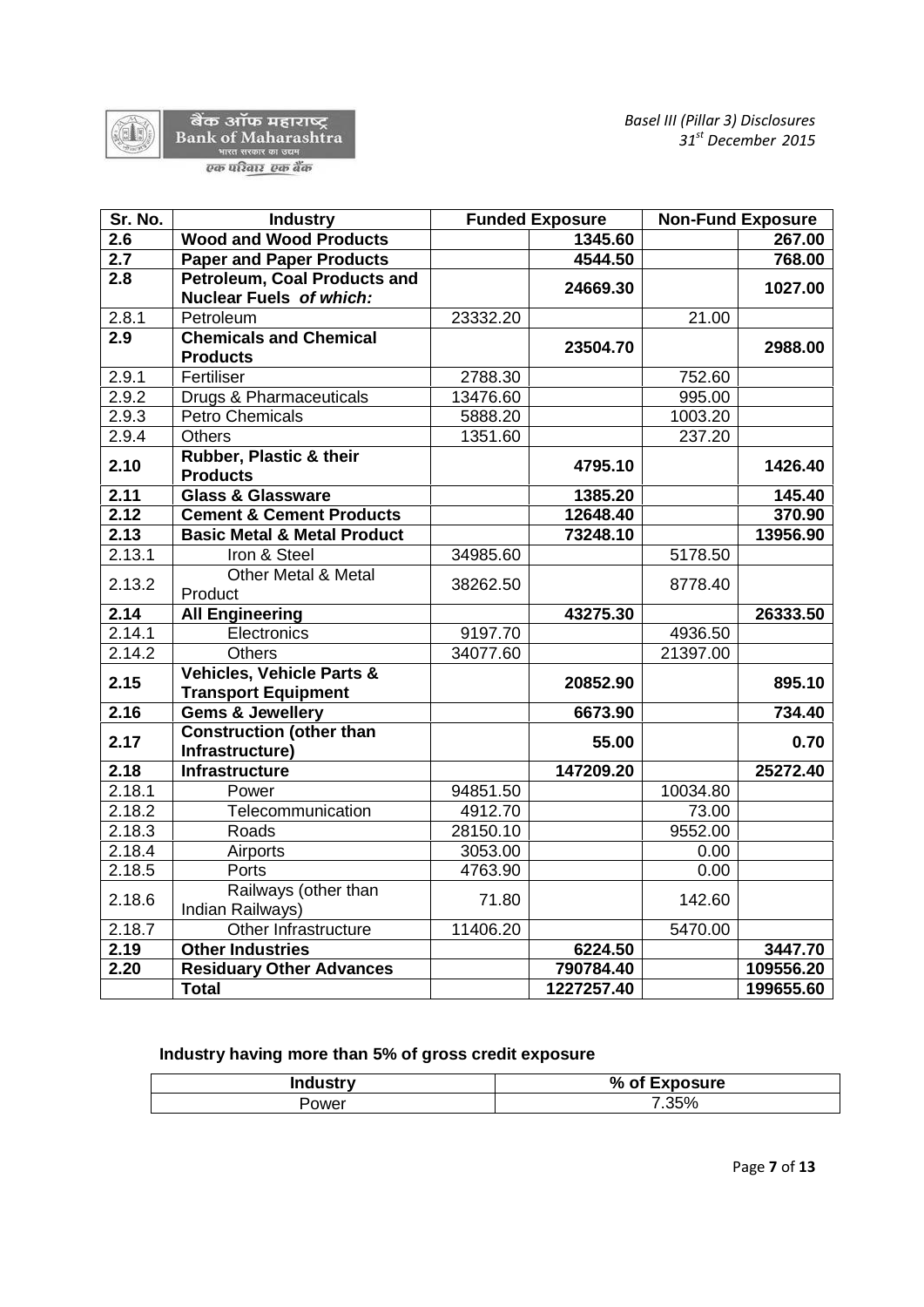

# **4. The Residual Maturity break down of Assets:**

|                                  |                    | (Amount in Rs million) |                                          |  |
|----------------------------------|--------------------|------------------------|------------------------------------------|--|
| <b>Maturity Pattern</b>          | <b>Investments</b> | <b>Advances</b>        | <b>Foreign Currency</b><br><b>Assets</b> |  |
| 1 days                           | 7660.00            | 26420.84               | 937.17                                   |  |
| 2 to 7 days                      | 5518.60            | 19209.45               | 11572.61                                 |  |
| 8 to 14 days                     | 2645.60            | 20586.69               | 334.69                                   |  |
| 15 to 28 days                    | 2718.00            | 24238.82               | 884.19                                   |  |
| 29 days to 3 months              | 1580.70            | 115099.56              | 18670.22                                 |  |
| Over 3 months and up to 6 months | 7011.80            | 73467.65               | 23772.72                                 |  |
| Over 6 months and up to 1 year   | 7848.00            | 86633.80               | 17197.94                                 |  |
| Over 1 year and up to 3 years    | 49809.70           | 403468.53              | 7.09                                     |  |
| Over 3 years and up to 5 years   | 72525.70           | 156303.25              | 0.00                                     |  |
| Over 5 years                     | 195218.40          | 116760.34              | 0.00                                     |  |
| <b>Total</b>                     | 352536.50          | 1042188.93             | 73376.63                                 |  |

# **5. Disclosures for NPAs & NPIs :**

|     |                                                       | 31.12.2015 |
|-----|-------------------------------------------------------|------------|
| (A) | <b>Gross NPA</b>                                      |            |
|     | Sub-standard                                          | 40311.82   |
|     | Doubtful 1                                            | 21364.34   |
|     | Doubtful 2                                            | 17423.59   |
|     | Doubtful 3                                            | 571.22     |
|     | Loss                                                  | 3345.25    |
|     | <b>Total</b>                                          | 83016.22   |
|     |                                                       |            |
| (B) | <b>Net NPA</b>                                        | 55957.30   |
| (C) | <b>NPA Ratios</b>                                     |            |
|     | % of Gross NPAs to Gross Advances                     | 7.97       |
|     | % of Net NPAs to Net Advances                         | 5.52       |
| (D) | The movement of Gross NPA                             |            |
|     | <b>Opening Balance</b>                                | 64020.60   |
| Ш   | Add:-Addition during the period                       | 34351.88   |
| Ш   | Less:- Reduction during the period                    | 15356.26   |
|     | Closing balance as at the end of the year (i +ii-iii) | 83016.22   |
|     |                                                       |            |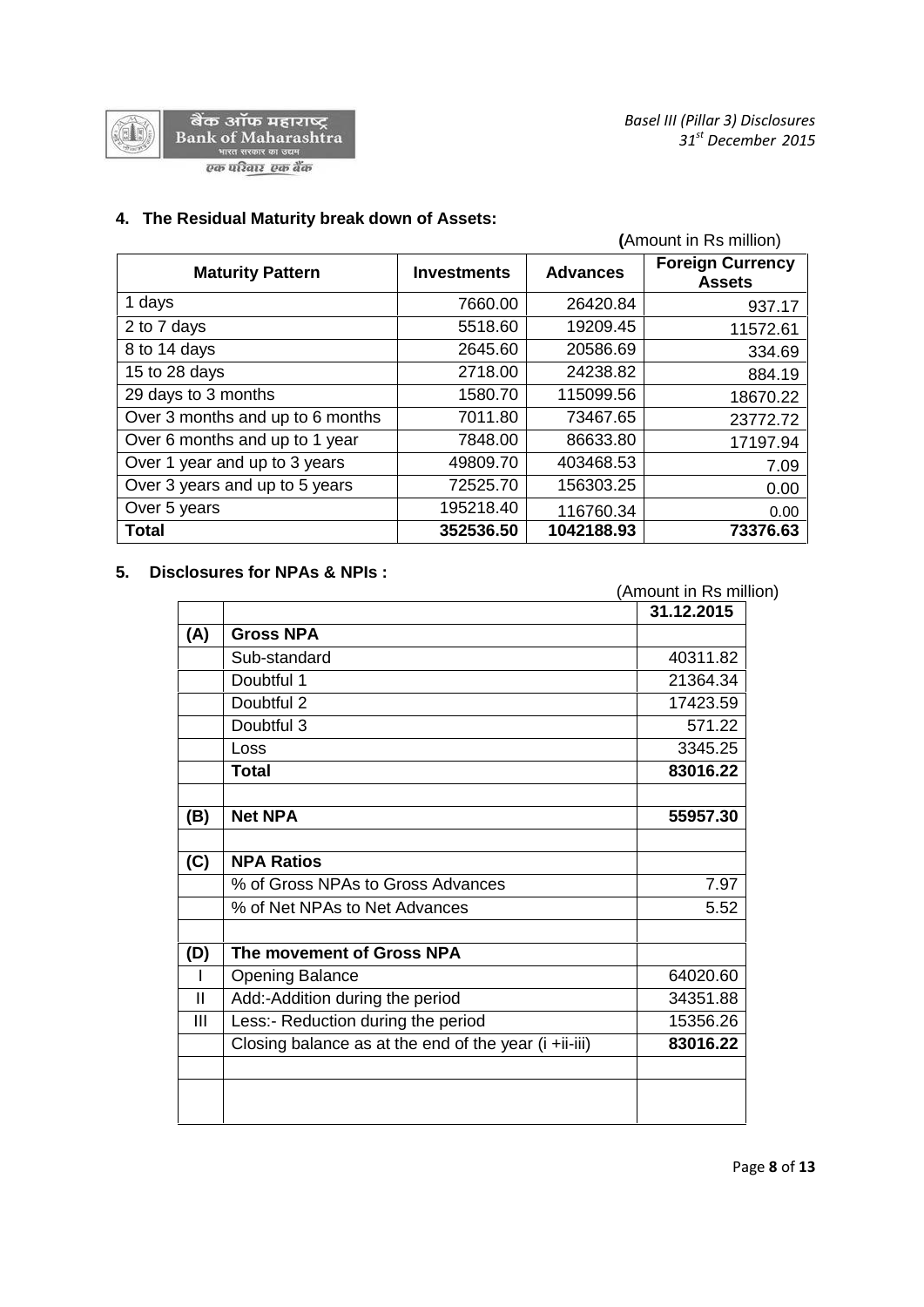



वैंक ऑफ महाराष्ट्र<br>Bank of Maharashtra<br>एक परिवार एक बैंक

| (E)            | The movement of provision                                          |          |
|----------------|--------------------------------------------------------------------|----------|
| E1             | <b>Specific Provision</b>                                          |          |
| i.             | <b>Opening Balance</b>                                             | 19775.05 |
| ii.            | Provisions made during the period                                  | 13190.56 |
| iii.           | Write-off made during the period                                   | 8526.55  |
| iv.            | Write-back of excess provisions                                    | 0.00     |
| v.             | Any other adjustments including transfer between<br>provisions     | 0.00     |
| vi.            | Closing Balance (i+ii-iii-iv(+/-v)                                 | 24439.06 |
| E2             | <b>General Provisions</b>                                          |          |
| i.             | Opening Balance (including countercyclical<br>provisioning buffer) | 1589.83  |
| ii.            | Provisions made during the period                                  | 0.00     |
| iii.           | Write-off made during the period                                   | 0.00     |
| iv.            | Write-back of excess provisions                                    | 0.00     |
| v.             | Any other adjustments including transfer between<br>provisions     | 0.00     |
| vi.            | Closing Balance (i+ii-iii-iv(+/-v)                                 | 1589.83  |
|                |                                                                    |          |
| (F)            | Write off during the quarter                                       | 958.00   |
| (G)            | Recovery in the written off accounts during the<br>quarter         | 220.40   |
| (H)            | Industry-wise (Major Industries)*                                  |          |
|                | Amount of NPAs                                                     | 36520.40 |
|                | <b>Specific Provisions</b>                                         | 9080.80  |
|                | <b>General Provisions</b>                                          | 0.00     |
|                | Specific Provisions made during the quarter                        | 0.00     |
|                | Write offs during the quarter                                      | 0.00     |
| (1)            | Geographic wise (State-wise)                                       |          |
|                | Amount of NPAs                                                     | 83016.22 |
|                | If available, past due loans provided separately                   |          |
|                | <b>Specific Provisions</b>                                         | 24439.06 |
|                | <b>General Provisions</b>                                          | 0.00     |
|                | General Provisions not allocated to a geographical                 |          |
|                | area be disclosed separately                                       | 1589.83  |
| $(\mathsf{J})$ | <b>Non Performing Investments (NPI)</b>                            | 1023.10  |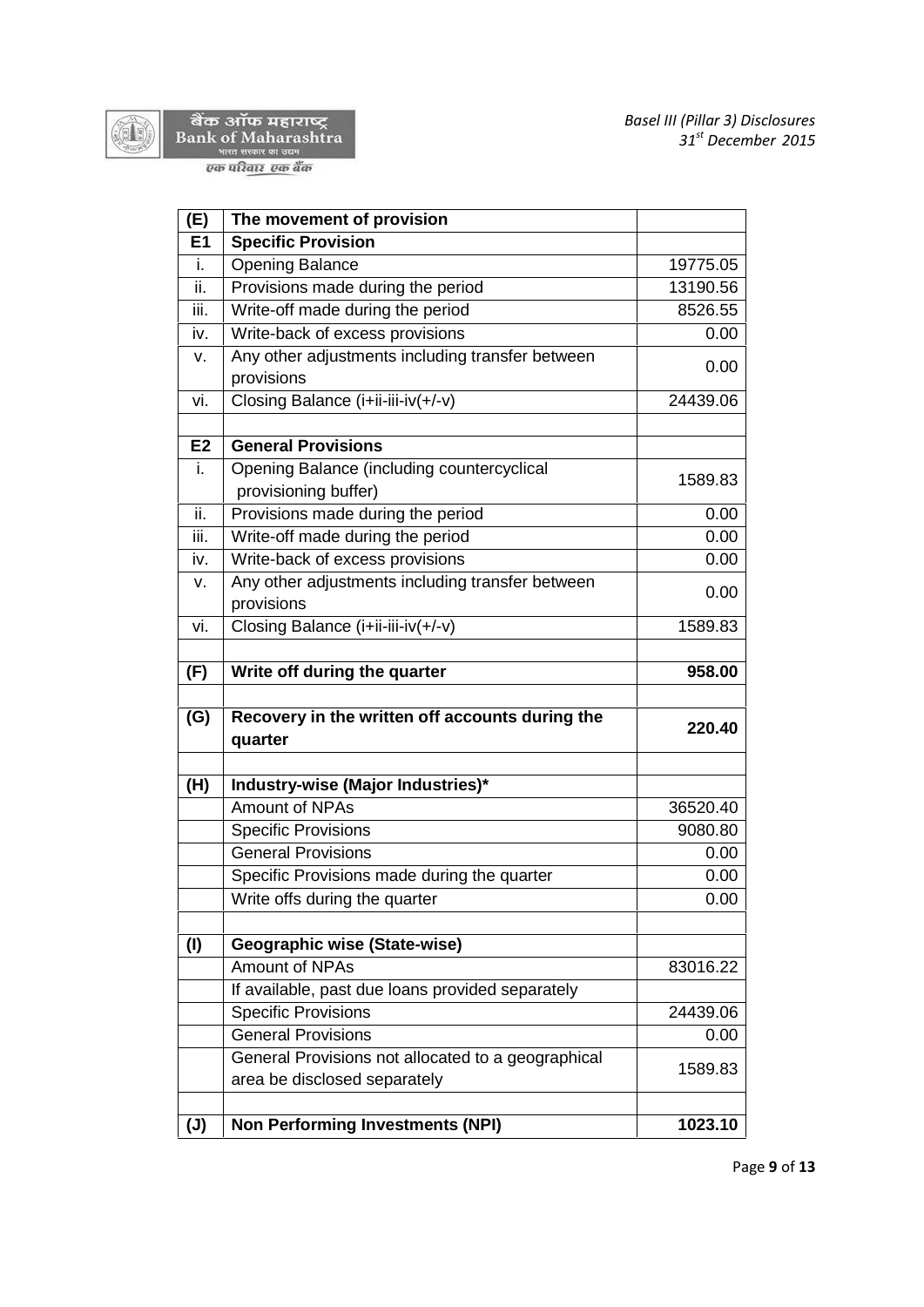



बैंक ऑफ महाराष्ट्र **Bank of Maharashtra** गरत सरकार का <mark>उद्यम</mark>

एक परिवार एक बैंक

| (K)    | <b>Provisions for NPI</b>                                                                                                                          | 531.30  |
|--------|----------------------------------------------------------------------------------------------------------------------------------------------------|---------|
| (L)    | The movement of provision for depreciation on<br>investments (including provision of<br><b>Non</b><br>Performing Investments, MTM depreciation and |         |
|        | <b>Restructured Investments)</b>                                                                                                                   |         |
|        | Opening balance                                                                                                                                    | 542.30  |
| Ш      | Provisions made during the period                                                                                                                  | 723.10  |
| Ш      | Write-off made during the period                                                                                                                   | 0.00    |
| IV     | Write-back of excess provision made during the<br>period                                                                                           | 44.70   |
| $\vee$ | Provisions used during shifting                                                                                                                    | 0.00    |
|        | Closing balance (i+ii-iii-iv-v)                                                                                                                    | 1220.70 |

(\* Separate sheet enclosed as Annexure I)

# **6. Disclosures of Unhedged Foreign Currency Exposure (UFCE) :**

(Amount in Rs million)

| Sr. No.   | <b>Particulars</b>                              | 31.12.2015 |
|-----------|-------------------------------------------------|------------|
|           | Additional provisioning made on account of UFCE | 257.10     |
| <u>L.</u> | Incremental Capital held on account of UFCE     | 459.67     |

## **Table DF-4 - Credit Risk: Portfolios Subject to the Standardized Approach**

## **a. Qualitative Disclosures:**

## **For portfolios under the Standardised Approach:**

The Bank uses the standardized approach to measure the capital requirements for credit risk. As per the Standardised Approach, Bank accepts rating of following RBI approved ECAI (External Credit Assessment Institution) for credit risk rating and has used these ratings for calculating risk weighted assets wherever such ratings are available.

- 1. Credit Rating Information Services of India Limited (CRISIL),
- 2. Credit Analysis and Research limited (CARE),
- 3. India Ratings,
- 4. ICRA Limited,
- 5. Brickwork,
- 6. SME Rating Agency of India Ltd. (SMERA)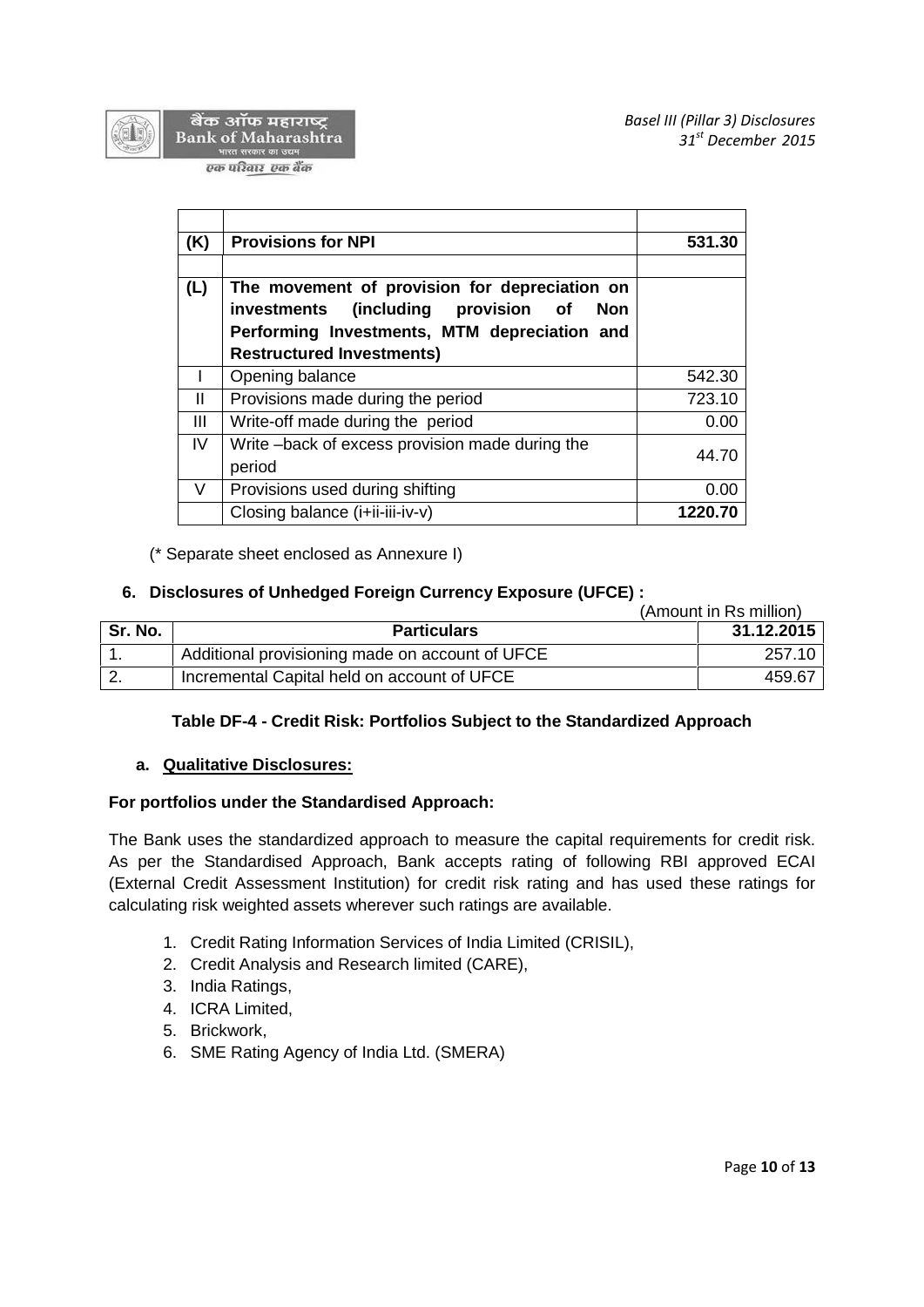

### **Types of exposures for which each agency is used:**

The Bank has used the solicited ratings assigned by the above approved credit rating agencies for all eligible exposures, both the balance sheet and off balance sheet, whether short-term or long-term, in the manner permitted in the RBI guidelines on the New Capital Adequacy Framework (NCAF). The Bank has not made any discrimination among ratings assigned by these agencies nor has restricted their usage to any particular type of exposure.

The key aspects of the Bank's External Ratings application framework are as follows:

- The Bank shall use the ratings assigned by any of these credit rating agencies as solicited and accepted by the borrowers in line with RBI guidelines.
- Wherever available, the Bank uses facility rating or bank loan rating for risk weighting the borrower's exposures. Where issuer rating is available the Bank uses such ratings unless the bank loan is specifically rated.
- When a borrower is assigned a rating that maps to a risk weight of 150%, then this rating is applied on all the unrated facilities of the borrower and risk weighted at 150%.
- The RBI guidelines outline specific conditions for facilities that have multiple ratings. In this context, the lower rating, where there are two ratings and the second-lowest rating where there are two or more ratings are used for a given facility.
- While mapping/applying the ratings assigned by the credit rating agencies, the Bank is guided by Regulatory guidelines / Bank's Board approved policy.

#### **b. Quantitative Disclosures:**

Exposure amounts as of 31.12.2015 after risk mitigation subject to the Standardized Approach, amount of a bank's outstandings (rated and unrated) disclosed under following major risk buckets:-

|         |                             | (Amount in Rs million) |  |  |
|---------|-----------------------------|------------------------|--|--|
| Sr. No. | <b>Particulars</b>          | Exposure               |  |  |
|         |                             | Outstanding            |  |  |
|         | Below 100 % risk weight     | 1230214.56             |  |  |
| ii      | 100 % risk weight           | 279474.79              |  |  |
| iij     | More than 100 % risk weight | 246774.95              |  |  |
|         | sub total                   | 1756464.30             |  |  |
| iv      | <b>Deducted CRM Value</b>   | 44844.53               |  |  |
|         | <b>Total Exposure</b>       | 1801308.83             |  |  |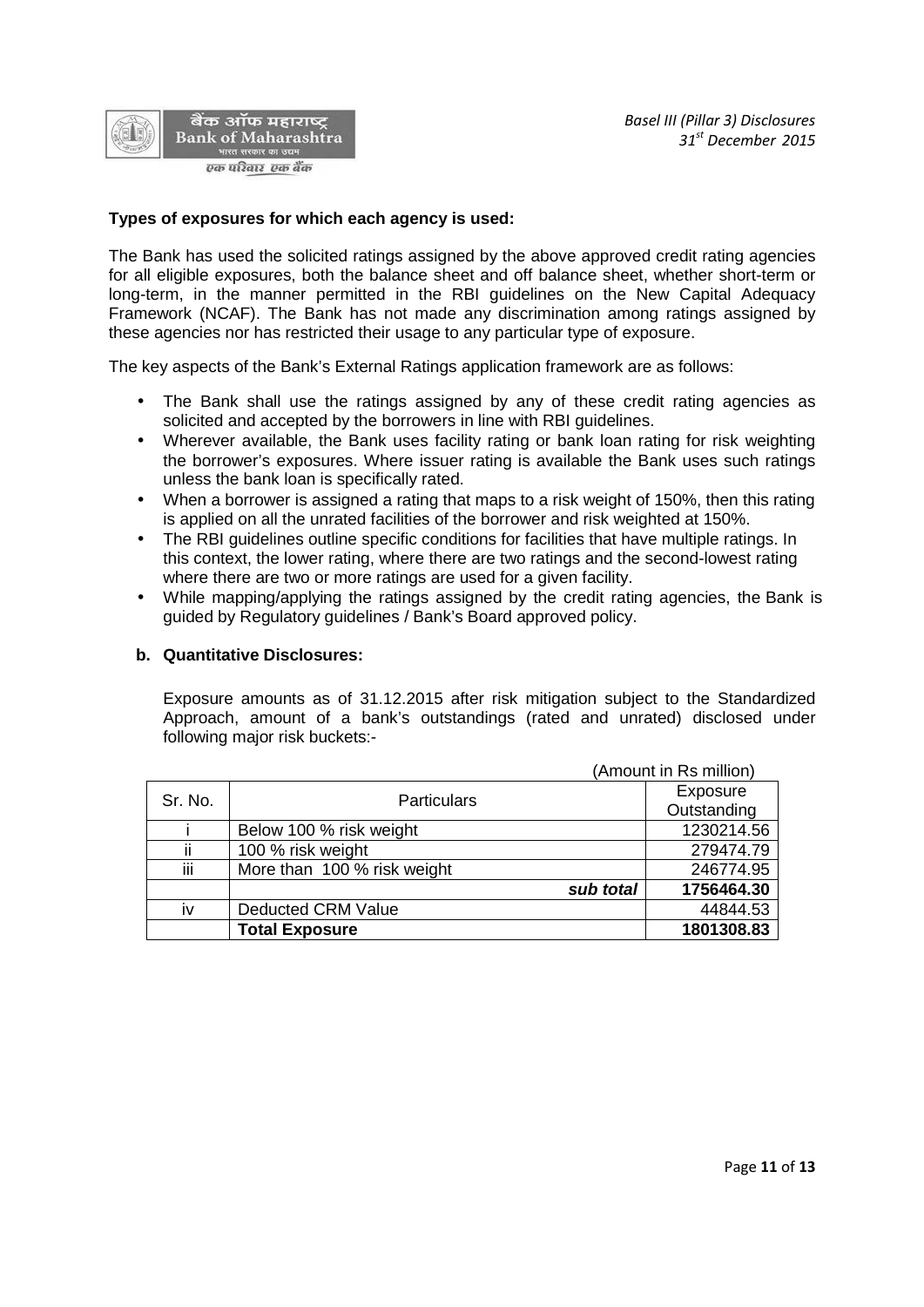



### **Annexure I**

## **Industry wise NPA & Provision as on 31.12.2015**

|              | <b>Amt in Rs Million</b>                                           |         |            |         |                  |  |
|--------------|--------------------------------------------------------------------|---------|------------|---------|------------------|--|
| <b>Sr No</b> |                                                                    |         | <b>NPA</b> |         | <b>Provision</b> |  |
| 2.1          | <b>Mining &amp; Quarrying (incl. Coal)</b>                         |         | 82.50      |         | 20.00            |  |
| 2.2          | <b>Food Processing</b>                                             |         | 1510.80    |         | 307.50           |  |
| 2.2.1        | Sugar                                                              | 74.30   |            | 21.00   |                  |  |
| 2.2.2        | Edible Oils & Vanaspati                                            | 315.70  |            | 52.60   |                  |  |
| 2.2.3        | Tea                                                                | 0.90    |            | 0.10    |                  |  |
| 2.2.4        | <b>Others</b>                                                      | 1119.90 |            | 233.80  |                  |  |
| 2.3          | <b>Beverage &amp; Tobacco</b>                                      |         | 839.60     |         | 245.80           |  |
| 2.4          | <b>Textiles</b>                                                    |         | 2784.10    |         | 981.20           |  |
| 2.4.1        | <b>Cotton Textiles</b>                                             | 833.80  |            | 319.50  |                  |  |
| 2.4.2        | <b>Jute Textiles</b>                                               | 1.70    |            | 0.70    |                  |  |
| 2.4.3        | <b>Man-Made Textiles</b>                                           | 0.00    |            | 0.00    |                  |  |
| 2.4.4        | <b>Other Textiles</b>                                              | 1948.60 |            | 661.00  |                  |  |
| 2.5          | <b>Leather &amp; Leather Products</b>                              |         | 79.90      |         | 17.00            |  |
| 2.6          | <b>Wood &amp; Wood Products</b>                                    |         | 141.00     |         | 37.50            |  |
| 2.7          | <b>Paper &amp; Paper Products</b>                                  |         | 540.20     |         | 144.60           |  |
| 2.8          | <b>Petroleum, Coal Products &amp;</b><br><b>Nuclear Fuels</b>      |         | 404.70     |         | 78.10            |  |
| 2.8.1        | Petroleum                                                          | 73.90   |            | 11.80   |                  |  |
| 2.9          | <b>Chemicals &amp; Chemical Products</b>                           |         | 4089.00    |         | 1028.80          |  |
| 2.9.1        | Fertiliser                                                         | 415.20  |            | 102.90  |                  |  |
| 2.9.2        | Drugs & Pharmaceuticals                                            | 2305.50 |            | 635.20  |                  |  |
| 2.9.3        | <b>Petro Chemicals</b>                                             | 1220.90 |            | 264.00  |                  |  |
| 2.9.4        | <b>Others</b>                                                      | 147.40  |            | 26.70   |                  |  |
| 2.1          | <b>Rubber, Plastic &amp; their Products</b>                        |         | 315.40     |         | 78.40            |  |
| 2.11         | <b>Glass &amp; Glassware</b>                                       |         | 157.90     |         | 32.80            |  |
| 2.12         | <b>Cement &amp; Cement Products</b>                                |         | 469.90     |         | 127.70           |  |
| 2.13         | <b>Basic Metal &amp; Metal Product</b>                             |         | 8341.10    |         | 1751.60          |  |
| 2.13.1       | Iron & Steel                                                       | 6688.40 |            | 1362.30 |                  |  |
| 2.13.2       | Other Metal & Metal<br>Product                                     | 1652.70 |            | 389.30  |                  |  |
| 2.14         | <b>All Engineering</b>                                             |         | 7039.90    |         | 1616.90          |  |
| 2.14.1       | Electronics                                                        | 427.70  |            | 140.10  |                  |  |
| 2.14.2       | <b>Others</b>                                                      | 6612.20 |            | 1476.80 |                  |  |
| 2.15         | <b>Vehicles, Vehicle Parts &amp;</b><br><b>Transport Equipment</b> |         | 1456.00    |         | 255.20           |  |
| 2.16         | <b>Gems &amp; Jewellery</b>                                        |         | 2085.90    |         | 618.30           |  |

Page **12** of **13**